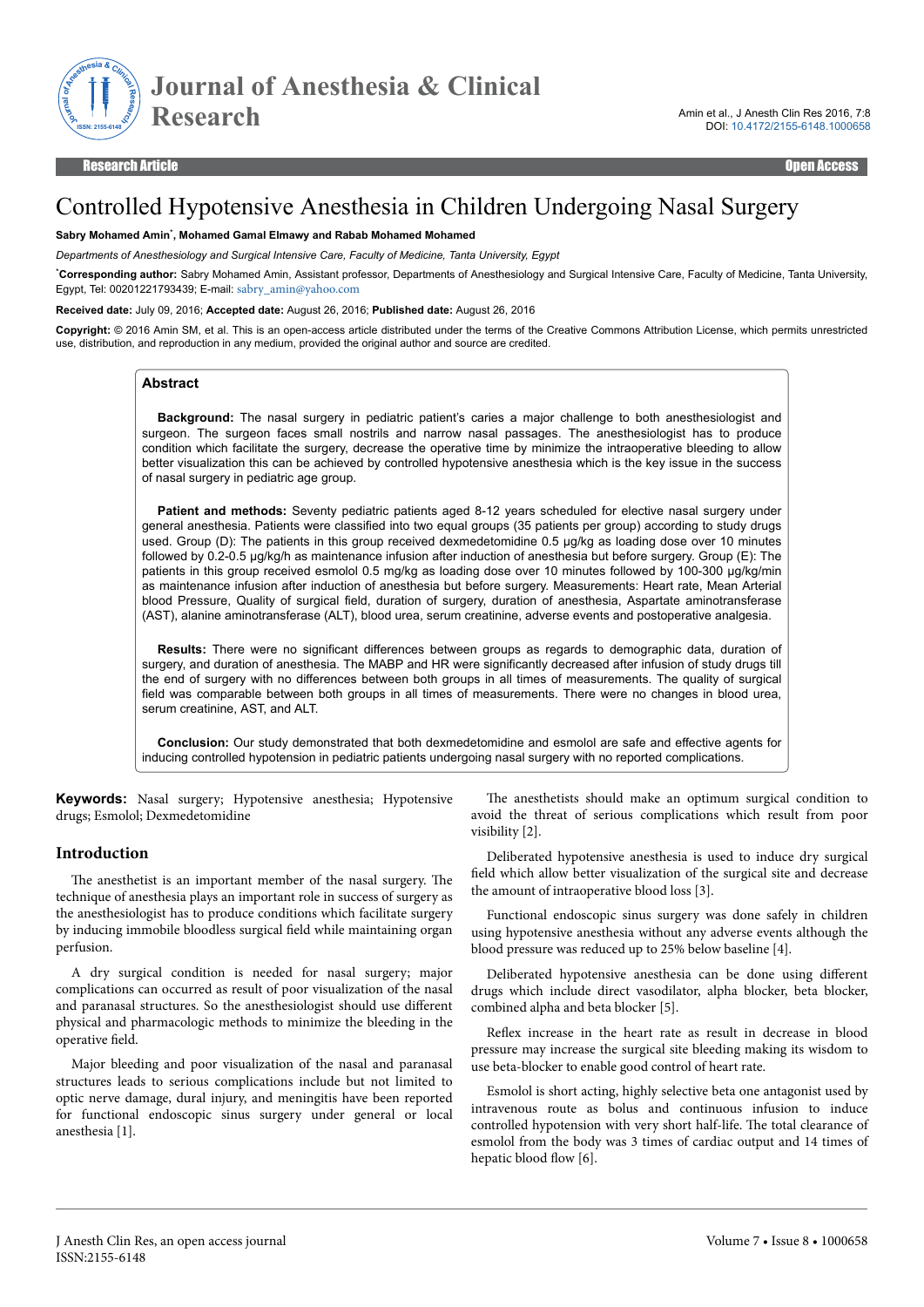Dexmedetomidine is a specific and selective  $\alpha_2$  agonist has anesthetic-sparing properties, anxiolytic, sedative, decrease perioperative opioid consumption, prolong postoperative analgesia and maintain hemodynamic stability [7].

The aim of our study was to compare surgical condition in children undergoing nasal surgeries under general anesthesia combined with dexmedetomidine or esmolol to induce controlled hypotension. Нe primary outcomes of this study are the quality of surgical field and hemodynamic changes while the duration of surgery, time to first analgesic request and postoperative complications were the secondary outcomes.

## **Patients and Methods**

After approval of the ethics committee and obtaining written informed consent from patient's guardian, this study was carried out on seventy pediatric patients aged 8-12 years prepared for nasal surgery under general anesthesia in the otorhinolaryngology department, Tanta University Hospital.

All patients' data were confidential with secret codes and was used for the current study only.

Any unexpected risk appears during the course of the study was cleared to the guardian of the patient and the ethical committee on time and the proper measures were taken to minimize or overcome these risks. Нe approval code of ethics committee was 30830/03/16.

The randomization of this study was done by using simple method of sealed numbered envelopes. A blind person who did not share in patients' care read the number, open the envelopes and made group classification. A blind anesthesiologist who not participates in the patients' follow up will be responsible for preparation of study drugs. Both attendant anesthesiologist and surgeon were blind to pharmacological intervention and group's classification.

### **Inclusion criteria**

Pediatric patients aging 8-12 years of both sex with ASA I and II scheduled for elective nasal surgery during general anesthesia.

### **Exclusion criteria**

Refusal of patients' guardian to participate in the study, patients with disorder of coagulation, thrombocytopenia, patients on anticoagulant therapy, and patients with congenital heart disease. Figure 1 shows the patients flow diagram.

#### **Anesthetic management**

Preoperative preparation: All patients underwent preoperative assessment by history taking, clinical examination and laboratory investigations (which include complete blood count, liver function test, renal function test, prothrombin time and INR, bleeding and coagulation time).

Clear fluids were allowed up to 2 h before operation while solid food was omitted 6 hours before anesthesia. All patients received orally 0.5 mg/kg of injectable midazolam mixed with juice 30 min before anesthesia to facilitate parent's separation. Emla cream was applied to patients' skin 30 min before induction of anesthesia.



Intraoperative management: On arrival to operating room two intravenous lines were inserted at site of emla cream and secured. One for study drug infusion and the other for fluid infusion and other medications.

Anesthesia was induced by fentanyl 1 µg/kg, propofol 2 mg/kg and rocuronium 0.6 mg/kg, the patients were ventilated by face mask for 3 min then; airway was secured by suitable size cuffed endotracheal tube by direct laryngoscope. Tracheal intubation was confirmed by observation of chest wall movement, chest auscultation and appearance of square wave of capnography. Нe patients' lungs were mechanically ventilated. Нe ventilation was adjusted and controlled by the respiratory rate and tidal volume to maintain normocarbia  $(ETCO<sub>2</sub> between 32-35 mmHg).$ 

**Maintenance of anesthesia:** Isoflurane 1 to 1.5 vol. % in  $O_2$  was used for anesthesia maintenance and top up dose of rocuronium 0.01 mg/kg was given every 30 minutes. Patients were attached to monitor displaying ECG, HR, NIBP,  $ETCO<sub>2</sub>$  and  $O<sub>2</sub>$  saturation. All patients received 5% dextrose in 0.9% saline at rate 5 ml/kg/hour.

Folly catheter was inserted for urinary bladder decompression and to observe urine output. Following induction of anesthesia all patients received topical application of epinephrine 1/1000 to nasal mucosa with cotton for 10 min, after removal of the cotton the surgeon infiltrates 1 ml of lidocaine and epinephrine 1/100000 submucosally. Patients were positioned supine with head up 30 degrees to facilitate venous drainage.

Signs of inadequate anesthesia (increases in MAP or increases in HR greater than the baseline by 20% or more) were treated with additional fentanyl 1 µg/kg and recorded. Nitroglycerine was infused as a rescue hypotensive agent if these target levels could not be achieved with the uppermost dose. Нe primary endpoint was MAP 20-25% below baseline value before beginning of surgery in both groups, while secondary endpoints included: occurrence of tachycardia, and the need to use rescue hypotensive agent.

Decrease in MAP below baseline by 30% was considered hypotension and treated with ephedrine 5 mg. HR below 60 beats/

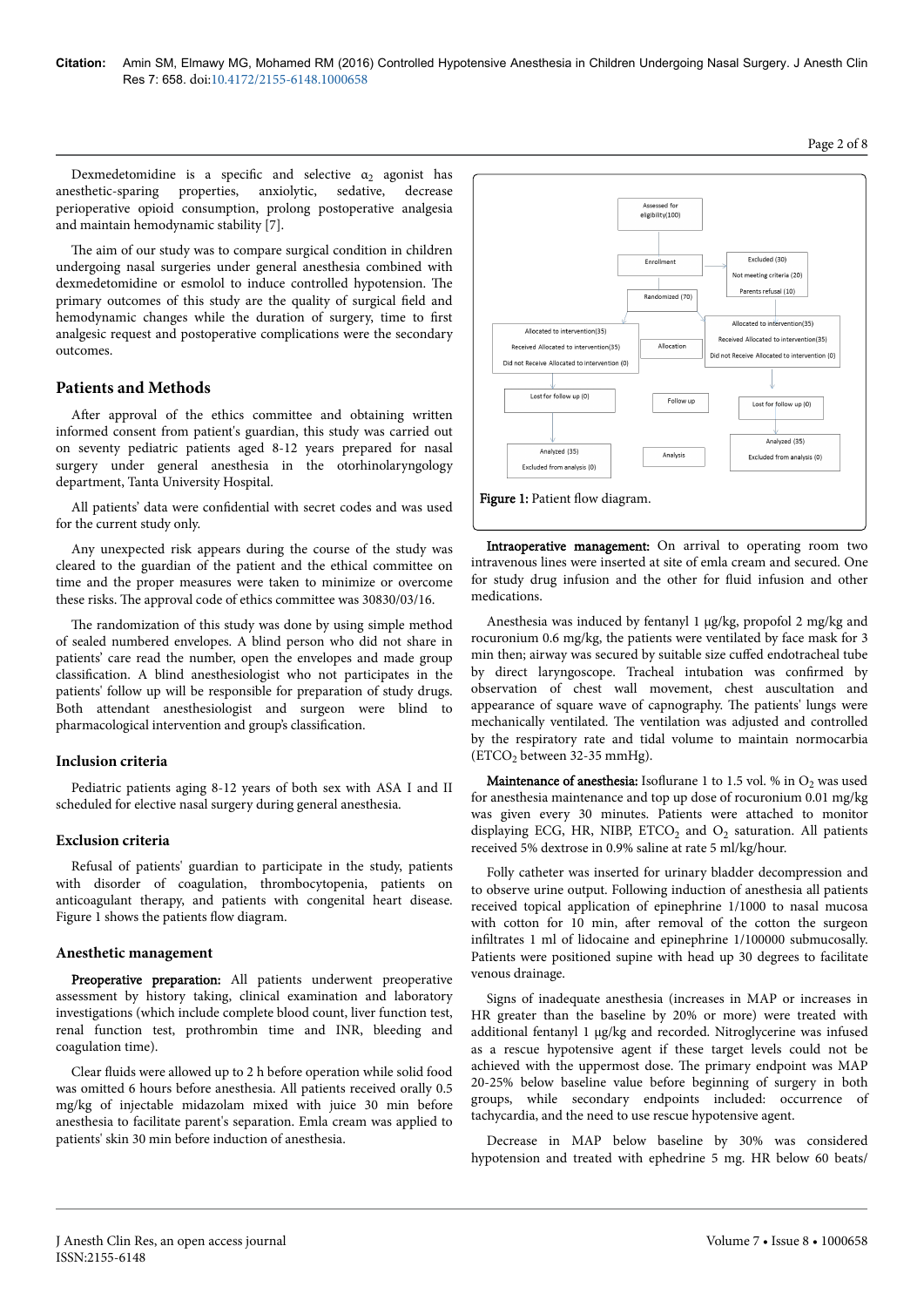minute was considered as bradycardia and treated with atropine 0.01 mg/kg.

The infused drugs in both groups was stopped 10 minutes before anticipated end of surgery to allow the pressure to rise to detect bleeding point and to make effective hemostasis.

During placement of nasal pack, intravenous (IV) 15 mg/kg of paracetamol and 1 mg/kg of tramadol were given intramuscular to control postoperative pain in both groups.

For prophylaxis against postoperative nausea and vomiting (PONV) metoclopramide 0.15 mg/kg combined with dexamethasone 0.15 mg/kg were administered at the end of surgery. In case of PONV ondansetron 0.1 mg/kg was given.

After surgery was completed, isoflurane was stopped, residual muscle relaxant was antagonized with atropine 0.02 mg/kg and neostigmine 0.05 mg/kg, awake extubation of the endotracheal tube was done after insertion of suitable size oral airway and suction of the oropharynx.

After extubation the patients were transferred to postanesthesia care unit for close monitoring of conscious level, hemodynamic parameter and oxygen saturation postoperatively.

## **Randomization**

The randomization of this study was done by using simple method of sealed numbered envelopes. A blind person who did not share in patients' care read the number, open the envelopes and made group classification. A blind anesthesiologist who not participates in the patients' follow up will be responsible for preparation of study drugs.

The process of inclusion in the study went on until the required number of patients was reached. All operating room anesthesiologists, surgeons, and nurses were blinded to randomization, and preparations.

### **Patients classification**

Patients were classified randomly into two equal groups (35 patients per group) according to study drugs used.

Group D: Dexmedetomidine (Precedex<sup>®</sup>, Meditera, 200 μg/2 mL) 0.5 µg/kg in diluted 20 ml of normal saline was given over 10 minutes as loading dose followed by continuous infusion 0.2-0.5 µg/kg/h after induction of anesthesia but before surgery, in order to maintain the mean arterial blood pressure 20-25% below baseline value.

Group E: Esmolol (Brevibloc<sup>°</sup>, Eczacibasi, 100 mg/10mL) 0.5 mg/kg diluted in 20 ml of normal saline was given over 10 min as loading dose followed by continuous infusion  $100-300 \mu g/kg/min$  after induction of anesthesia but before surgery, in order to maintain the mean arterial blood pressure 20-25% below baseline value.

#### **Measurements**

- Demographic data: age, weight, sex, ASA classification.
- Heart rate and mean arterial blood Pressure (as baseline, after intubation, then every 5 minutes after study drugs infusion till the end of operation).
- Quality of surgical field (by the operating surgeon every 15 minutes): with a predefined scale adapted from Fromme et al. (Table 1) [8].
- Aspartate aminotransferase (AST), alanine aminotransferase (ALT), blood urea and creatinine were analyzed before surgery, and in day one and day two after surgery.
- Duration of surgery.
- Duration of anesthesia.
- Adverse events.
- Postoperative analgesia according to FLACC scores [9].

| <b>Score</b> | <b>Definition</b>                                                                                                                                                       |
|--------------|-------------------------------------------------------------------------------------------------------------------------------------------------------------------------|
|              | No bleeding.                                                                                                                                                            |
|              | Slight bleeding - no suctioning of blood required                                                                                                                       |
|              | Slight bleeding - occasional suctioning reguired. Surgical field not threatened                                                                                         |
| 3            | Slight bleeding - frequent suctioning required. Bleeding threatens surgical field a few seconds after suction is removed.                                               |
|              | Moderate bleeding - frequent suctioning required. Bleeding threatens surgical field directly after suction is removed                                                   |
|              | Severe bleeding - constant suctioning required. Bleeding appears faster than can be removed by suction. Surgical field severely threatened and surgery<br>not possible. |

Table 1: Average category scale (ACS) for assessment of intra-operative surgical field.

The postoperative pain was evaluated by a chef nurse blind to study by using FLACC scale Table 2 graded from 0 to 10 (0=no pain, 10=the worst possible pain) at 2 hours, 4 hours, 6 hours, 8 hours, 12 hours, and 18 hours after recovery.

Intravenous paracetamol 15 mg/kg was given as rescue analgesic every 6 hour as long as pain scores less than 5.

Tramadol 1 mg/kg was given intravenously if the pain scores more than 5.

The time to first dose of analgesia and total amount of tramadol used were recorded.

## **Statistical analysis**

The sample size was calculated depending on the primary outcome of this study. Power analysis identified 32 patients per group, required to detect 15% difference between groups with a power 80% and a significant level of 0.05.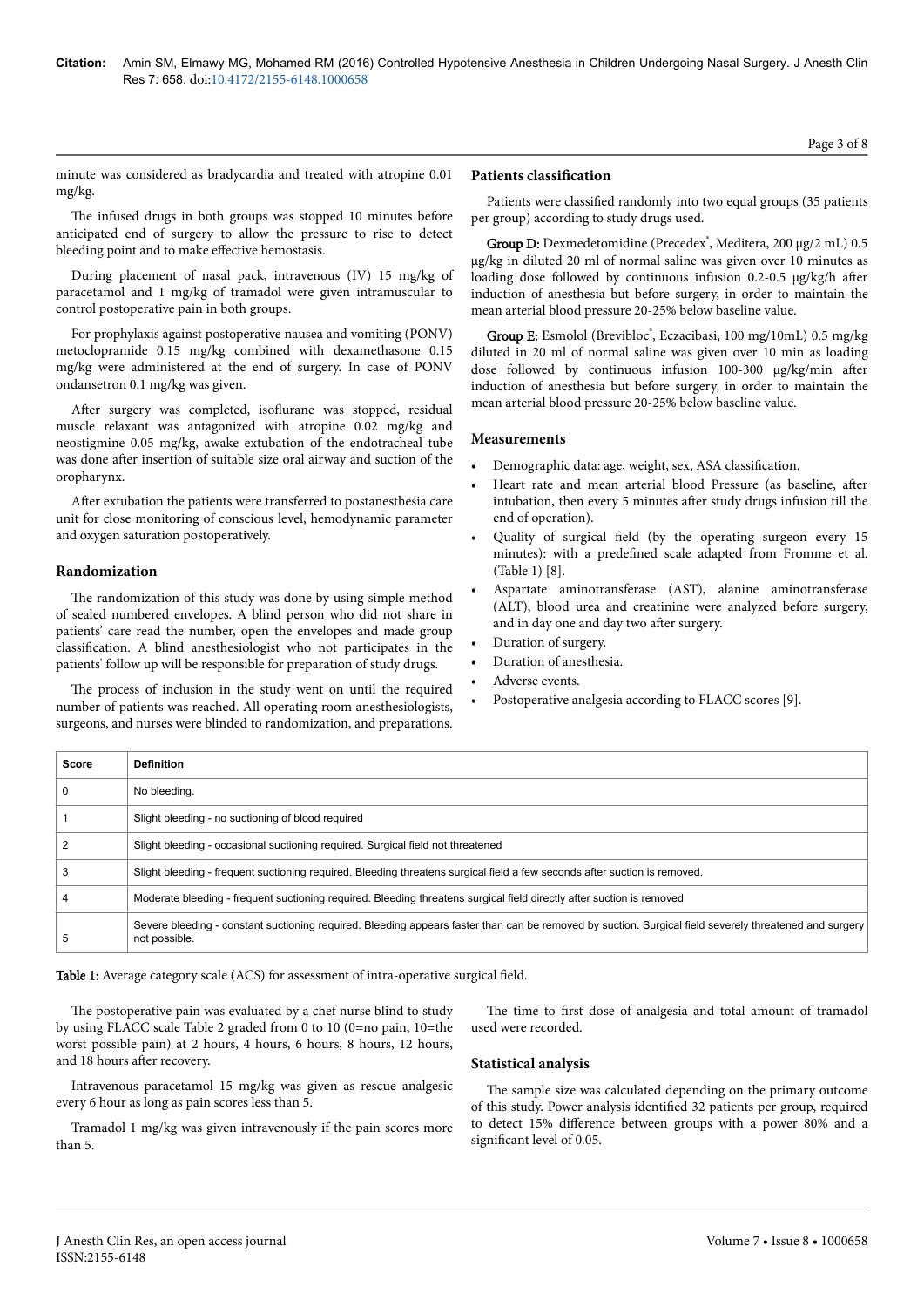# Page 4 of 8

| Criteria      | Score 0                                            | Score 1                                                                       | Score 2                                                       |
|---------------|----------------------------------------------------|-------------------------------------------------------------------------------|---------------------------------------------------------------|
| Face          | No particular expression or smile                  | withdrawn.<br>grimace<br>frown.<br>Occasional<br>or<br>uninterested           | chin,<br>Frequent to<br>constant<br>quivering<br>clenched jaw |
| Legs          | Normal position or relaxed                         | Uneasy, restless, tense                                                       | Kicking, or legs drawn up                                     |
| Activity      | quietly, normal position, moves<br>Lying<br>easily | Squirming, shifting back and forth, tense                                     | Arched, rigid or jerking                                      |
| Cry           | No cry (awake or asleep)                           | Moans or whimpers; occasional complaint                                       | Crying steadily, screams or sobs, frequent<br>complaints      |
| Consolability | Content, relaxed                                   | Reassured by occasional touching, hugging or<br>being talked to, distractible | Difficult to console or comfort                               |

The Face, Legs, Activity, Cry, Consolability scale or FLACC scale is a measurement used to assess pain for children between the ages of 2 months-7 y or individuals that are unable to communicate their pain. The scale is scored between a range of 0-10 with 0 representing no pain while 10 representing the worst pain. The scale has 5 criteria which are each assigned a score of 0, 1 or 2.

### Table 2: FLACC scale.

To avoid potential errors, 35 patients were included in each group. Medcalc program version 3.5; was used for sample size calculation.

The primary outcomes of this study are the quality of surgical field and changes in the hemodynamic parameters while duration of surgery, time to first analgesic request and postoperative complications were the secondary outcomes.

Student's t-test was used to compare the demographic data, hemodynamic parameters, duration of surgery, duration of anesthesia, Time to first analgesic request, and total amount of tramadol consumption. Mann-Whitney-U test was used for nonparametric measurements including quality of surgical field and pain score. P<0.05 was considered significant.

### **Results**

Seventy children aged 8-12 years underwent nasal surgery had completed this study were divided into two equal groups.

There were no statistically significant differences between both groups as regards to demographic data, duration of surgery, duration of anesthesia, and types of surgeries P>0.05 (Table 3).

| Variables                              | Group D: N=35      | Group E: N=35      | Р<br>value |
|----------------------------------------|--------------------|--------------------|------------|
| Age $(yr.)$                            | $10.5 \pm 2.05$    | $10.8 \pm 1.55$    | 0.2        |
| Weight (kg)                            | $32.6 \pm 2.65$    | $34.5 \pm 1.45$    | 0.7        |
| Sex (M/F)                              | 22/13              | 20/15              |            |
| Duration of anesthesia (min)           | $106.15 \pm 45.25$ | $108.25 \pm 43.35$ | 0.7        |
| Duration of surgery (min)              | $92.55 \pm 7.15$   | $90.65 \pm 6.55$   | 0.8        |
| Tramadol consumption (mg)              | $14.28 \pm 8.15$   | $25.15 \pm 12.55$  | 0.02       |
| Time to first analgesic request<br>(h) | $9.45 \pm 2.65$    | 4.55 $\pm$ 0.55    | 0.01       |
| All data expressed as mean ± SD        |                    |                    |            |

Table 3: Demographic data; duration of surgery, duration of anesthesia , tramadol consumption; time of first analgesic requirement.

There were no statistically significant differences between both groups as regards to heart rate and mean arterial blood pressure values throughout the study period (p>0.05) and the values of HR and MABP were decreased significantly after infusion of the study drugs till the end of surgery when compared to base line values p<0.05 (Tables 4 and 5).

| <b>Time</b>    | Group D: N=35     | Group E: N=35     | P1   |
|----------------|-------------------|-------------------|------|
| T <sub>0</sub> | $110.55 \pm 6.92$ | $112.25 \pm 7.45$ | 0.54 |
| T1             | $115.35 \pm 7.55$ | $118.56 \pm 6.65$ | 0.65 |
| T <sub>2</sub> | $102.55 \pm 6.52$ | $100.56 \pm 6.25$ | 0.54 |
| T <sub>3</sub> | $82.35 \pm 5.55$  | $80.43 \pm 5.25$  | 0.62 |
| T <sub>4</sub> | $78.42 \pm 4.65$  | $80.48 \pm 4.25$  | 0.72 |
| T <sub>5</sub> | $76.55 \pm 5.52$  | $78.35 \pm 4.42$  | 0.45 |

T0=base line, T1=after intubation, T2=5 min after drugs infusion, T3=15 min after drug infusion, T4=30 min after drugs infusion, T5=60 min after drugs infusion. All data expressed as mean ± SD

Tables 4: Changes in HR (beat/min) in both groups.

| Time                                                                        | Group D: N=35    | Group E: N=35     | P <sub>1</sub> |  |
|-----------------------------------------------------------------------------|------------------|-------------------|----------------|--|
| T <sub>0</sub>                                                              | $62.65 \pm 4.5$  | $65.55 \pm 5.60$  | 0.53           |  |
| T <sub>1</sub>                                                              | $70.55 \pm 5.35$ | $72.25 \pm 3.55$  | 0.62           |  |
| T <sub>2</sub>                                                              | $60.55 \pm 3.65$ | $62.45 \pm 5.42$  | 0.52           |  |
| T <sub>3</sub>                                                              | $58.65 \pm 4.45$ | $60.55 \pm 3.34$  | 0.65           |  |
| T <sub>4</sub>                                                              | $60.42 \pm 4.54$ | $62.44 \pm 3.33$  | 0.45           |  |
| T <sub>5</sub>                                                              | $62.62 \pm 5.52$ | $60.44 \pm 3.545$ | 0.7            |  |
| T0=base line, T1=after intubation, T2=5 min after drugs infusion, T3=15 min |                  |                   |                |  |

after drugs infusion, T4=30 min after drugs infusion, T5=60 min after drugs infusion. All data expressed as mean ± SD

Table 5: Changes in MABP (mmHg) in both groups.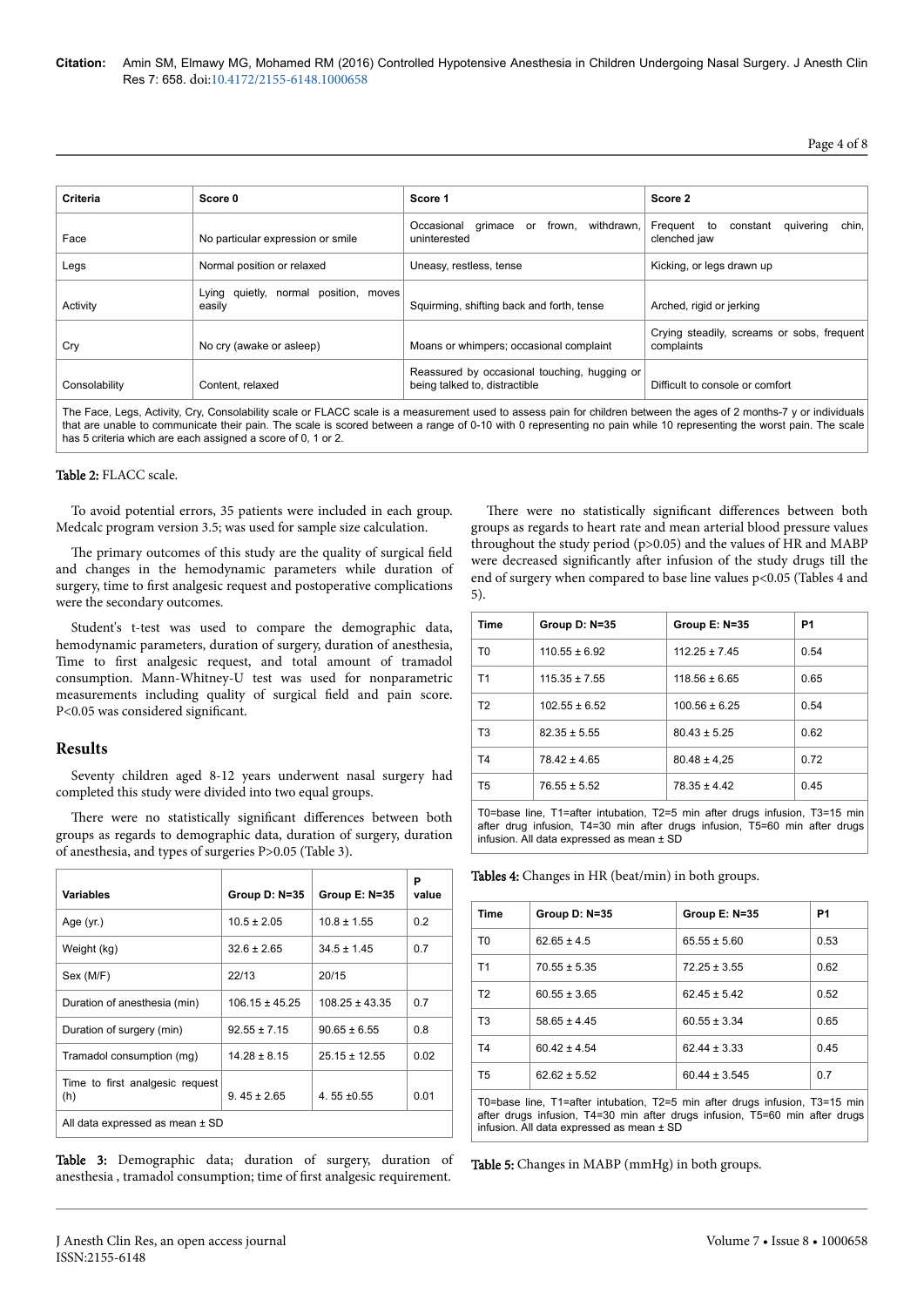Both groups were comparable with no statistically significant differences as regards to the quality of surgical field in all times of measurements p>0.05, the score ranged between 1-3 with majority of patients had score 1 (Table 6).

| <b>Predefined scale</b> | Group D: N=35 | Group E: N=35  | P   |
|-------------------------|---------------|----------------|-----|
| U                       | $\Omega$      | $\Omega$       |     |
|                         | 22            | 20             | 0.5 |
| $\overline{2}$          | 12            | 13             | 0.7 |
| 3                       |               | $\overline{2}$ | 0.4 |
| 4                       | $\Omega$      | 0              |     |
| 5                       | 0             | 0              |     |

There were no statistically significant differences between the two groups as regards to pain score value at 2 h postoperatively, p>0.05

At 4 h, 6 h and 8 h postoperatively the pain score values were statistically significant less in group D when compared to group E. (P<0.05), however it was comparable between both groups at 12 h and

Table 6: Quality of surgical field in both groups.

18 hours postoperatively p>0.05 (Table 7).

(Table 7).

**Time Group D: N=35 Group E: N=35 P1** 2 h  $1.42 + 0.56$   $1.52 + 0.64$  0.573 4 h  $1.32 + 1.65$   $3.35 + 0.45$  0.03 6 h  $\Big| 2.54 \pm 0.72 \Big| 4.52 \pm 0.55 \Big| 0.01$ 8 h  $3.45 \pm 0.35$   $4.85 \pm 0.82$  0.04 12 h  $\left| 4.54 \pm 0.64 \right|$  5.62  $\pm 0.65$  0.5 18 h 4.35 + 0.73 d 4.42 + 0.74 0.2 All data expressed as mean ± SD

Table 7: Pain score value in both groups.

As regards to the time of first analgesic request we found that, the time was statistically significant less in group E when compared to group D it was  $9.45 \pm 2.65$  h in group D while it was  $4.55 \pm 0.55$  h in group  $E$  (P<0.05), the amount of tramadol consumption was statistically significant less in group (D) than group (E) (P<0.05) (Table 3).

There were no differences in the postoperative values of blood urea, serum creatinine, AST, and ALT when compared to the baseline values in both groups (Table 8).

| <b>Values</b>      | <b>Time</b>                                                                                       | Group D: N=35    | Group E: N=35    | P    |
|--------------------|---------------------------------------------------------------------------------------------------|------------------|------------------|------|
|                    | Baseline preoperative                                                                             | $15.52 \pm 4.45$ | $14.45 \pm 3.65$ | 0.3  |
|                    | Day one postoperative                                                                             | 14.25±4.42       | $15.35 \pm 4.34$ | 0.23 |
| Blood Urea (mg/dL) | Day two postoperative                                                                             | 13.45±4.65       | $14.32 \pm 5.55$ | 0.43 |
|                    | Baseline preoperative                                                                             | $0.65 \pm 0.12$  | $0.62 \pm 0.15$  | 0.42 |
|                    | Day one postoperative                                                                             | $0.62 \pm 0.15$  | $0.65 \pm 0.22$  | 0.22 |
| Creatinine (mg/dL) | Day two postoperative                                                                             | $0.64 \pm 0.22$  | $0.62 \pm 25$    | 0.45 |
|                    | Baseline preoperative                                                                             | $15.25 \pm 2.45$ | $16.32 \pm 3.55$ | 0.34 |
|                    | Day one postoperative                                                                             | $18.55 \pm 3.42$ | $18.52 \pm 4.65$ | 0.52 |
| <b>AST Unites</b>  | Day two postoperative                                                                             | $16.45 \pm 4.65$ | $1855 \pm 3.42$  | 0.12 |
|                    | Baseline preoperative                                                                             | $20.52 \pm 4.45$ | $19.55 \pm 4.54$ | 0.35 |
|                    | Day one postoperative                                                                             | $19.54 \pm 4.52$ | $20.55 \pm 5.65$ | 0.23 |
| <b>ALT Unites</b>  | Day two postoperative                                                                             | $20.55 \pm 5.62$ | $20.5 \pm 4.55$  | 0.34 |
|                    | ACT: Appartato Amino Transforoso: ALT: Alonino Amino Transforoso. All data expressed as moon + CD |                  |                  |      |

artate Amino Transferase; ALT: Alanine Amino Transferase. All data expressed as mean ± SD

Table 8: Comparison of blood urea, serum creatinine, AST, ALT in both groups.

There was a significant reduction in volatile anaesthetic and fentanyl consumption in dexmedetomidine group compared to the esmolol group.

Total fentanyl consumption in esmolol group was  $80.5 \pm 12.6$  µg and  $30.45 \pm 6.52$  µg in dexmedetomidine group.

Total isoflurane concentration used in esmolol group was  $1 \pm 0.22\%$ and in dexmedetomidine group it was  $0.75 \pm 0.52$  % (Table 9).

None of the patients in either group developed bradycardia less than 60 beats per minute.

It was observed that hypotension in 3 patients in dexmedetomidine group required intervention with ephedrine and IV fluid bolus.

None of the patients in either group needs addition of nitroglycerine.

Page 5 of 8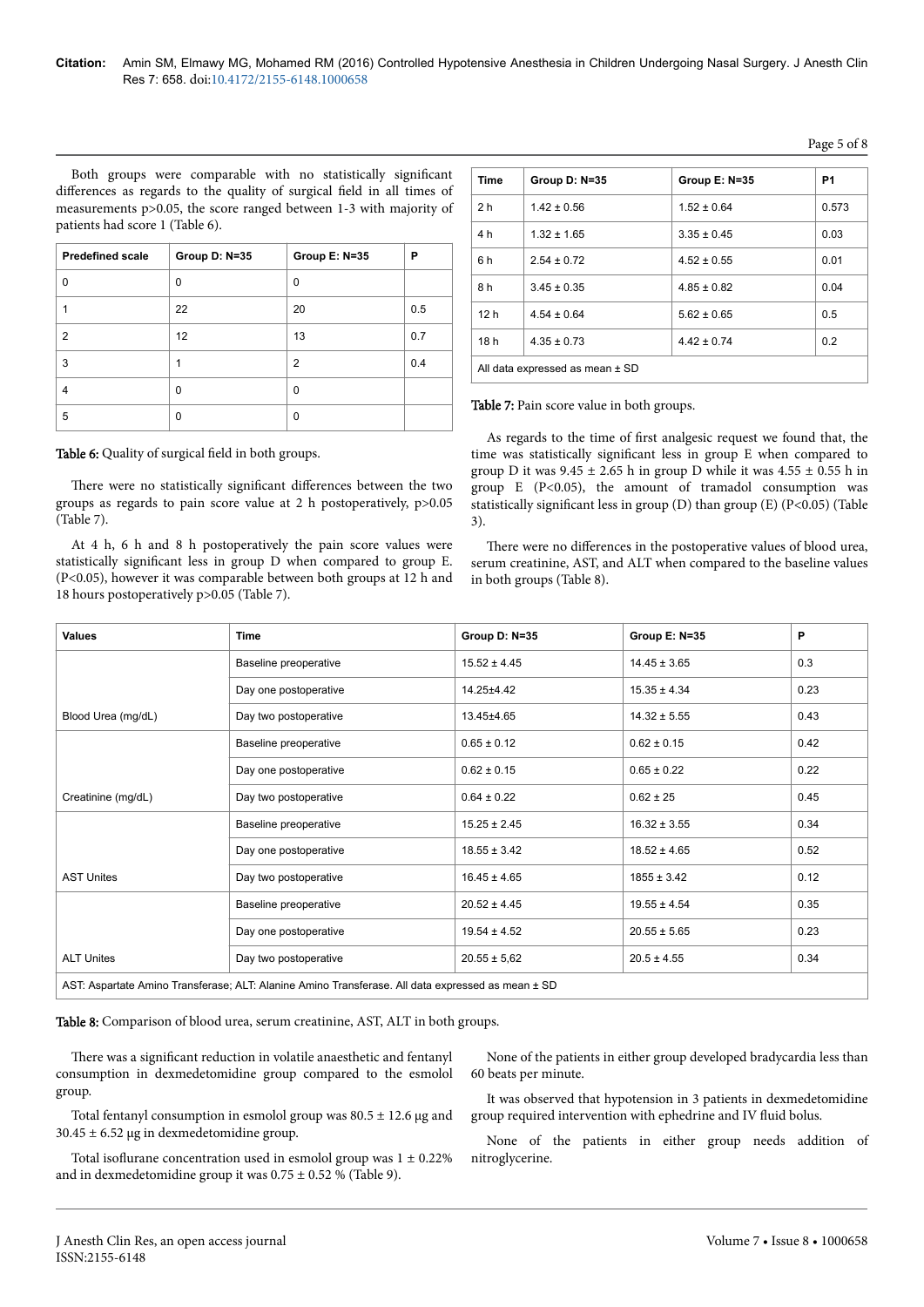| <b>Types of surgery</b>                          | Group D: N=35     | Group E: N=35   | р         |  |
|--------------------------------------------------|-------------------|-----------------|-----------|--|
| <b>FESS</b>                                      | 21                | 22              |           |  |
| Rhinoplasty                                      | 2                 | 3               |           |  |
| Septoplasty                                      | 7                 | 6               |           |  |
| Unilateral Choanal atresia                       | 5                 | 4               |           |  |
| Total fentanyl consumption (µq)                  | $30.45 \pm 6.52$  | $80.5 \pm 12.6$ | 0.02      |  |
| isoflurane<br>Total<br>concentration<br>(%)      | $0.75 \pm 0.52$ % | $1 \pm 0.22\%$  | 0.03<br>4 |  |
| <b>FESS: Functional Endoscopic Sinus Surgery</b> |                   |                 |           |  |

Tables 9: Types of nasal surgery, total fentanyl consumption, total isoflurane concentration.

# **Discussion**

Our study demonstrated that, both dexmedetomidine and esmolol were effective in optimizing the surgical condition for patients underwent nasal surgery under general anesthesia by reducing heart rate and blood pressure which minimizing surgical site bleeding, allows better visualization, decrease operative time with no reported adverse events. Also there were no significant changes in renal and liver function postoperatively.

The present study shows using dexmedetomidine or esmolol anesthesia, controlled hypotension could be achieved without using additional antihypertensive agents in all patients.

Dexmedetomidine was associated with prolonged postoperative analgesia, decrease opioid consumption, and less postoperative adverse events.

Induced hypotension was probably not used in children in the early years although it is safer in them because their circulation is not compromised by atherosclerosis.

Controlled hypotensive anesthesia was used in pediatric surgery since 1953. After that it became a popular technique in many pediatric surgical operations which associated with major bleeding include scoliosis surgery, vascular surgery, nasal surgery, middle ear surgery and neurosurgery.

Advances in the understanding of the physiology, pharmacology of induced hypotensive anesthesia, and the advances in the monitoring techniques, lead to the evolution and safety of the technique.

The desired level of hypotension depends on the age, condition, and position of the patient, and on the surgical requirement. In young children placed in the supine position, a systolic pressure of 55 or 60 mm Hg can be safely used to induce a dry surgical field [4].

With hypotension, the operating time for Harrington rod insertion was reduced from 3 to 1¼ h because blood loss was reduced from 3 to 4 units on average to one or less and the surgeons could see more clearly what they were doing [10].

The nasal surgery in pediatric patients carries a major challenge to both anesthesiologist and surgeon. Нe surgeon face small nostrils, narrow nasal passages, the anatomical landmark may not be clearly developed, and small, thin bony structure of nasal septum and paranasal structure.

The anesthesiologist has to produce condition which facilitate the surgery, avoid the serious complications, decrease the operative time, by minimize the intraoperative bleeding and allow better visualization, this can be achieved by controlled hypotensive anesthesia which is the key issue in the success of nasal surgery in pediatric age group under general anesthesia.

the main advantages of hypotensive anesthesia are decrease of blood loss, decrease blood transfusion, improve quality of surgical field decrease in operation time, no significant changes in the vital organs functionality provided that patient selection and adequate monitoring are used.

The complications of hypotensive anesthesia are secondary hemorrhage, renal impairment, thromboembolic complications (cerebral, coronary), rebound hypertension, cardiac arrest, increased ICP, and impaired cognitive function.

Contraindications of hypotensive anesthesia are, cerebrovascular disease, cardiovascular diseases (MI, HT, and Aortic stenosis), renal dysfunction, increased ICP, pregnancy, severe pulmonary disease, and severe hypovolemia.

The risk hypotensive anesthesia is inadequate tissue perfusion of vital organs, when the patient is not appropriately selected or the MAP drops below the accepted limit.

The present study was in line with the following studies:

Amin et al., concluded that, both dexmedetomidine and esmolol are safe and effective in inducing controlled hypotension which decrease the surgical area bleeding score and provide ideal surgical condition in children undergoing cochlear implant surgery under general anesthesia [11]. Shams et al. reported that, both dexmedetomidine and esmolol were used in patients undergoing FESS and it was found to be safe agents for inducing controlled hypotension and effective in providing better surgical field. Dexmedetomidine has advantage as analgesic, sedative and decrease the anesthetic requirements [12].

Erbesler et al. compared the effects of esmolol and dexmedetomidine for the controlled hypotensive anesthesia and found that the groups were comparable as regards to hemodynamics, quality of surgical field and surgeon satisfaction. Dexmedetomidine was associated with a prolonged time of muscle relaxant, however esmolol was associated with higher costs [13].

Both esmolol and dexmedetomidine, was used in previous study and proved to be effective and safe method to reduce the intraoperative blood loss in patients undergoing scoliosis surgery [14].

Dexmedetomidine was evaluated in patients underwent FESS with either conscious sedation or local anesthesia and found to be effective in inducing dry surgical field with hemodynamic stability and reduce the postoperative analgesic use [15,16].

Dexmedetomidine is a highly specific and selective alpha-2adrenergic agonist with sedative, anxiolytic, and organ protective effects. The clinical applications of dexmedetomidine in children include premedication, prevention of emergence delirium, as part of multimodal anesthetic regimen and sedation in the pediatric intensive care unit [17].

Dexmedetomidine is a highly specific  $\alpha_2$  agonist with anesthetic, analgesic, and sympatholytic properties [18-20]. Нe sympatholytic effect is associated with decreases in arterial blood pressure, heart rate,

Page 6 of 8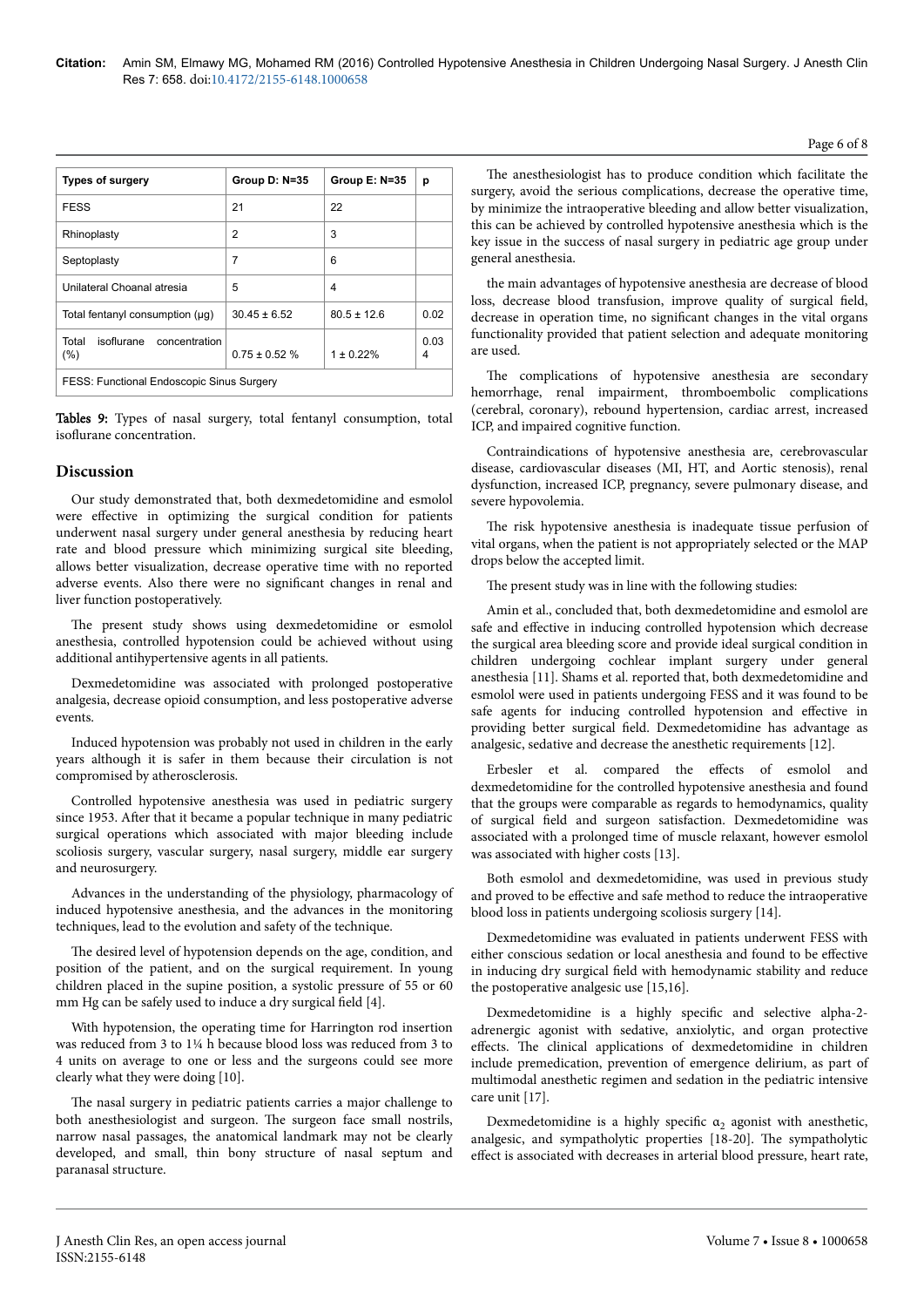and noradrenaline secretion. So, dexmedetomidine can prevent perioperative rise in arterial blood pressure and heart rate [21,22].

The probable mechanism by which the dexmedetomidine reduce blood pressure is due to stimulation of peripheral alpha 2 adrenoceptors of vascular smooth muscle and inhibition of central sympathetic out flow this results in decrease in blood pressure and heart rate.

Dexmedetomidine was found to be a useful and effective adjuvant to minimize bleeding and induce dry surgical field in both ear and nasal surgery [23-28].

Tobias et al. found that, Dexmedetomidine was proved to be an effective agent used alone without need for beta blockers for controlled hypotensive anesthesia during anterior spinal fusion [29].

Ülger et al. concluded that dexmedetomidine was found to be better in maintaining hemodynamic stability, dry surgical field without reflex tachycardia or rebound hypertension. Liver and renal functions were not affected by dexmedetomidine [30].

Surgical bleeding can result from cut in capillary so; the amount of blood loss will depend on blood flow in the capillary bed. Нe blood loss results from the arterial injury depend on MABP. Venous blood loss will be dependent on venous return and venous tone [5].

Esmolol is an ultra-short acting intravenous cardioselective betaantagonist. It has an extremely short elimination half-life (mean:9 minutes; range 4-16minutes) and a total body clearance approaching 3 times of cardiac output and 14 times of hepatic blood flow [6].

The hypotensive anesthesia induced with beta blocker results in increase in the sympathetic tone due to increase norepinephrine release, enhance endocrinal and metabolic responses, which leads to vasoconstriction of arterioles and precapillary sphincters that result from unopposed alpha-adrenergic effects. Beta blockers decrease CO and therefore decrease the blood flow to the tissue. So, beta blocker would be appropriate for decreasing the bleeding which result from capillary injury [31-35].

The time to first analgesic requirements was shorter in esmolol group and amount of analgesic requirements were less in dexmedetomidine group. Pain score was significantly better in dexmedetomidine group. Also, dexmedetomidine decreased the need for pain medication in the PACU.

In line with our result, El Saied et al. reported that dexmedetomidine infusion in pediatric patients allowed rapid recovery from anesthesia and reduced need for analgesic requirements in the postoperative period [36].

Moreover, Feld et al. [37] found that dexmedetomidine provided good postoperative analgesia and decreasing the need of morphine consumption postoperatively.

Also, Ibraheim et al. found that dexmedetomidine was significantly reduces fentanyl consumption when compared to the esmolol and control groups [38].

In addition, Unlugenc et al. found that dexmedetomidine  $(1 \mu g/kg)$ given 10 min before induction of anesthesia significantly decreases postoperative morphine requirements without effect on recovery time [39].

Additionally, dexmedetomidine significantly reduces the requirements for rescue sedation by 80% and analgesia by 50% in

Also, Gurbet et al. reported that, continuous dexmedetomidine infusion during abdominal surgery associated with effective postoperative analgesia, and decreases postoperative opioids consumption without increasing the adverse effects [41].

Moreover, Amin et al. concluded that, dexmedetomidine decrease postoperative opioid consumption in children undergoing cochlear implant surgery when compared to patients received esmolol [11].

Our study demonstrated that, both renal and liver functions were not affected by hypotensive anesthesia or drugs used for inducing controlled hypotension.

Our result in agreement with Ulger et al. who reported that, both liver and renal functions were not affected by dexmedetomidine [30].

Also Ozcan et al. reported that, there were no significant differences between AST, ALT, blood urea and creatinine values before surgery, and in postoperatively [29].

Our study found no significant difference between both groups as regard postoperative nausea and vomiting.

However, previous studies [42,43] reported that, the incidence of postoperative nausea and vomiting was less in children receiving dexmedetomidine in comparison with those receiving fentanyl during extracorporeal shock wave lithotripsy. This could explained by that fentanyl may the cause of increased in the incidence of PONV.

the present study has some limitations include the following: we didn't use control group because it is not ethically to expose the patients to unnecessary bleeding, the amount of blood loss not measured, subjective scale was used by surgeon to assess the quality of surgical field, and we did not measure the depth of anesthesia. Further study was needed to compare the dexmedetomidine with other agent used for controlled hypotensive anesthesia in children.

# **Conclusion**

Our study demonstrated that both dexmedetomidine and esmolol are safe and effective agents for inducing controlled hypotension and both drugs are effective in optimizing surgical condition and induce dry surgical field allow better visualization, and reduce operative time in pediatric patients undergoing nasal surgery with no reported complications. Dexmedetomidine offers the advantage over esmolol it prolongs postoperative analgesia and decrease the opioid used postoperatively.

### **References**

- Maniglia AJ (1991) Fatal and other major complications of endoscopic sinus surgery. Laryngoscope 101: 349-354.
- 2. [Lindop MJ \(1975\) Complications and morbidity of controlled](http://dx.doi.org/10.1093/bja/47.7.799) [hypotension. Br J Anaesth 47: 799-803.](http://dx.doi.org/10.1093/bja/47.7.799)
- 3. [Degoute CS, Ray MJ, Manchon M, Dubreuil C, Banssillon V \(2001\)](http://dx.doi.org/10.1007/BF03019809) [Remifentanil and controlled hypotension; comparison with nitroprusside](http://dx.doi.org/10.1007/BF03019809) [or esmolol during tympanoplasty. Can J Anaesth 48: 20-27.](http://dx.doi.org/10.1007/BF03019809)
- 4. Ragab SM, Hassanin MZ (2010) Optimizing the surgical field in pediatric functional endoscopic sinus surgery: A new evidence-based approach. Otolaryngol Head and Neck Surg 142: 48-54.
- 5. [Degoute CS \(2007\) Controlled hypotension: a guide to drug choice.](http://dx.doi.org/10.2165/00003495-200767070-00007) [Drugs 67: 1053-1076.](http://dx.doi.org/10.2165/00003495-200767070-00007)